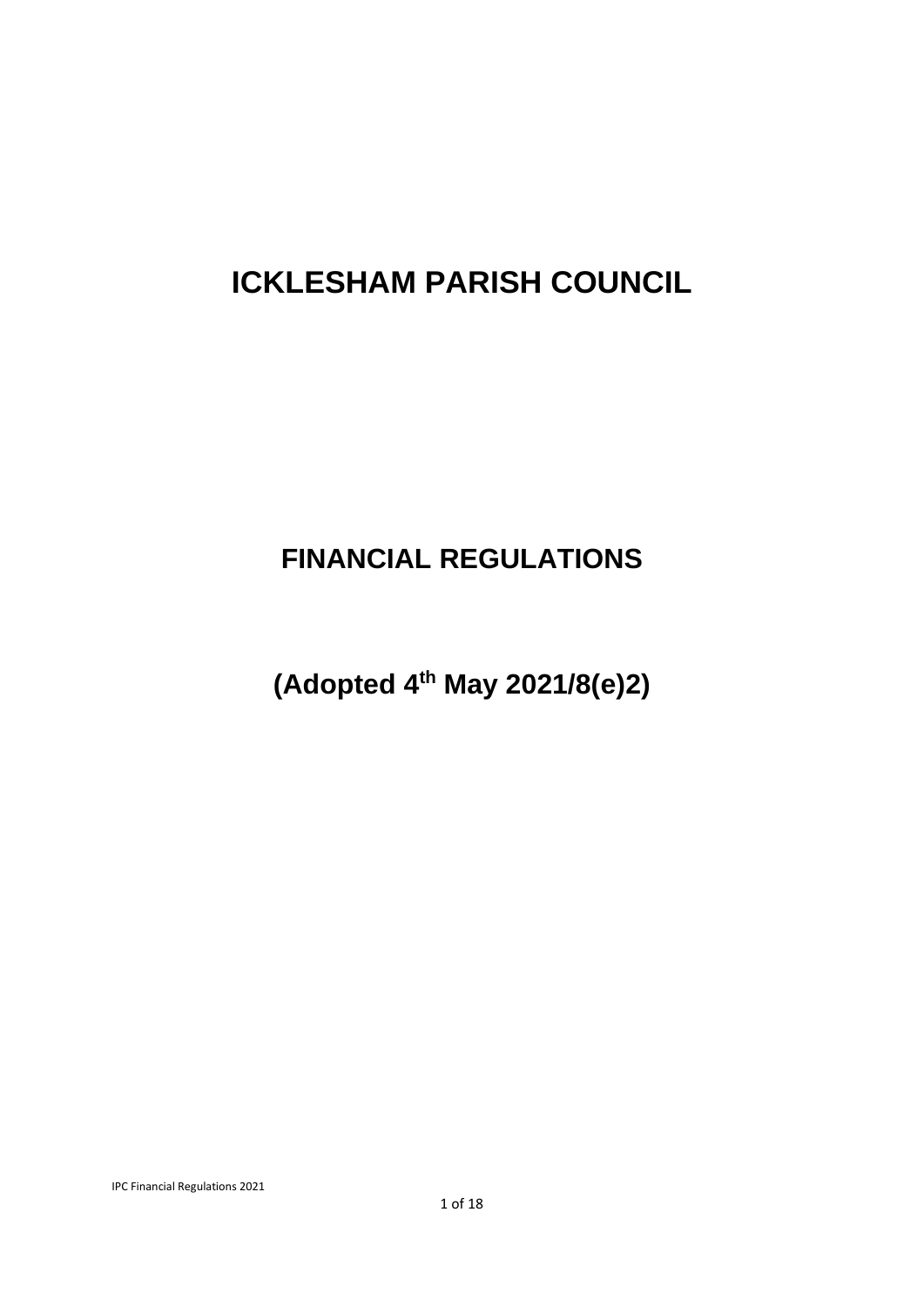# **Contents**

| General                                            | 3  |
|----------------------------------------------------|----|
| Accounting and audit (internal and external)       | 4  |
| Annual estimates (budget) and forward planning     | 6  |
| Budgetary control and authority to spend           | 6  |
| Banking arrangements and authorisation of payments | 8  |
| Instructions for the making of payments            | 9  |
| Payment of salaries                                | 11 |
| Loans and investments                              | 12 |
| Income                                             | 12 |
| Orders for work, goods and services                | 13 |
| Contracts                                          | 13 |
| Assets, properties and estates                     | 15 |
| Insurance                                          | 16 |
| Risk management                                    | 16 |
| Suspension and revision of Financial Regulations   | 16 |

These Financial Regulations were adopted by the council at its meeting held on 4<sup>th</sup> May 2021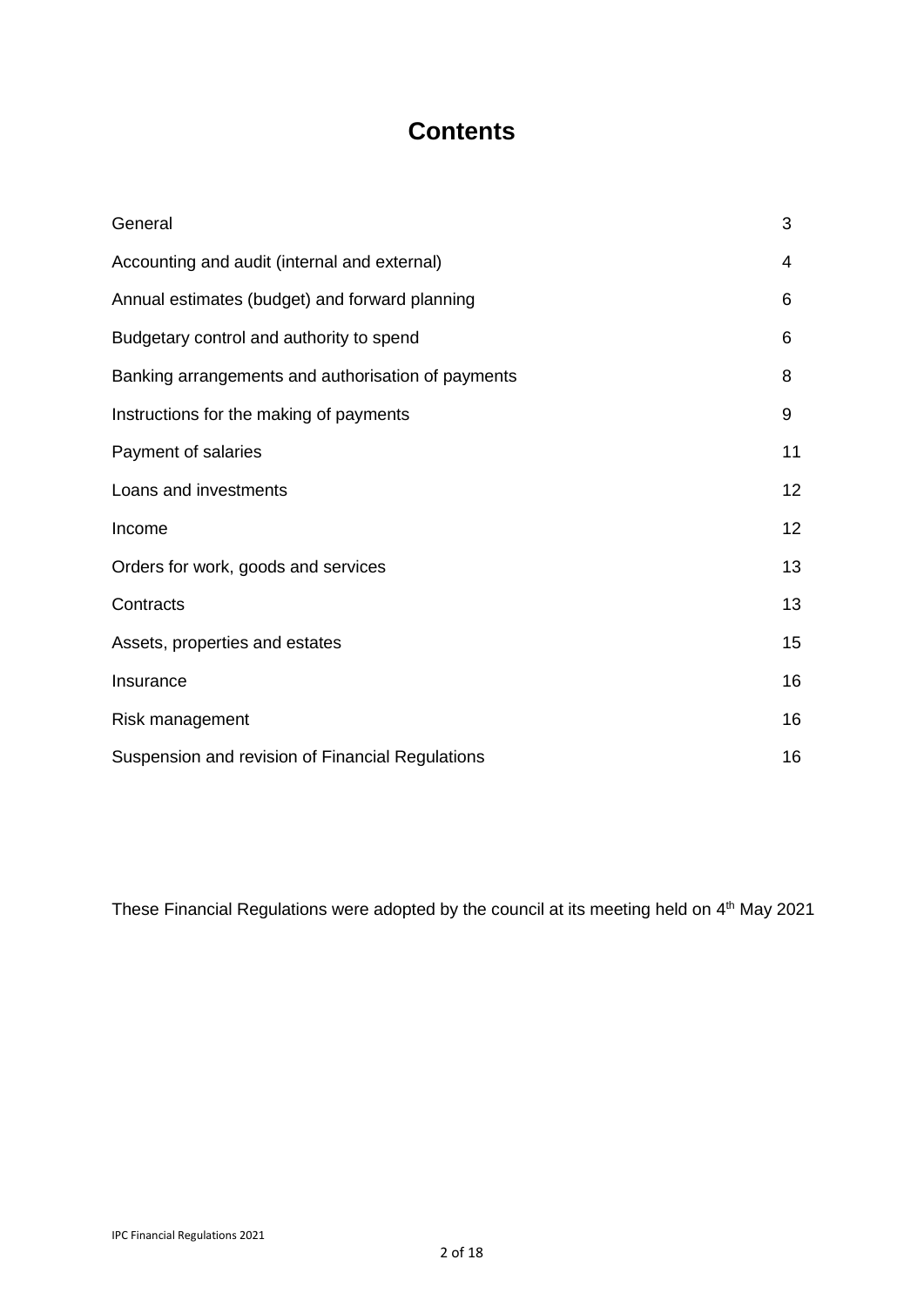# **1. General**

1.1. These financial regulations govern the conduct of financial management by the council and may only be amended or varied by resolution of the council. Financial regulations are one of the council's three governing policy documents providing procedural guidance for members and officers. Financial regulations must be observed in conjunction with the council's standing orders and any individual financial regulations relating to contracts.

1.2. The council is responsible in law for ensuring that its financial management is adequate and effective, and that the council has a sound system of internal control which facilitates the effective exercise of the council's functions, including arrangements for the management of risk.

1.3. The council's accounting control systems must include measures:

- for the timely production of accounts;
- that provide for the safe and efficient safeguarding of public money;
- to prevent and detect inaccuracy and fraud; and
- identifying the duties of officers.

1.4. These financial regulations demonstrate how the council meets these responsibilities and requirements.

1.5. At least once a year, prior to approving the Annual Governance Statement, the council must review the effectiveness of its system of internal control which shall be in accordance with proper practices.

1.6. Deliberate or wilful breach of these Regulations by an employee may give rise to disciplinary proceedings.

1.7. Members of council are expected to follow the instructions within these Regulations and not to entice employees to breach them. Failure to follow instructions within these Regulations brings the office of councillor into disrepute.

1.8. The Responsible Financial Officer (RFO) holds a statutory office to be appointed by the council. [The Clerk has been appointed as RFO for this council and these regulations will apply accordingly.]

1.9. The RFO;

- acts under the policy direction of the Council;
- administers the council's financial affairs in accordance with all Acts, Regulations and proper practices;
- determines on behalf of the council its accounting records and accounting control systems;
- ensures the accounting control systems are observed;
- maintains the accounting records of the council up to date in accordance with proper practices;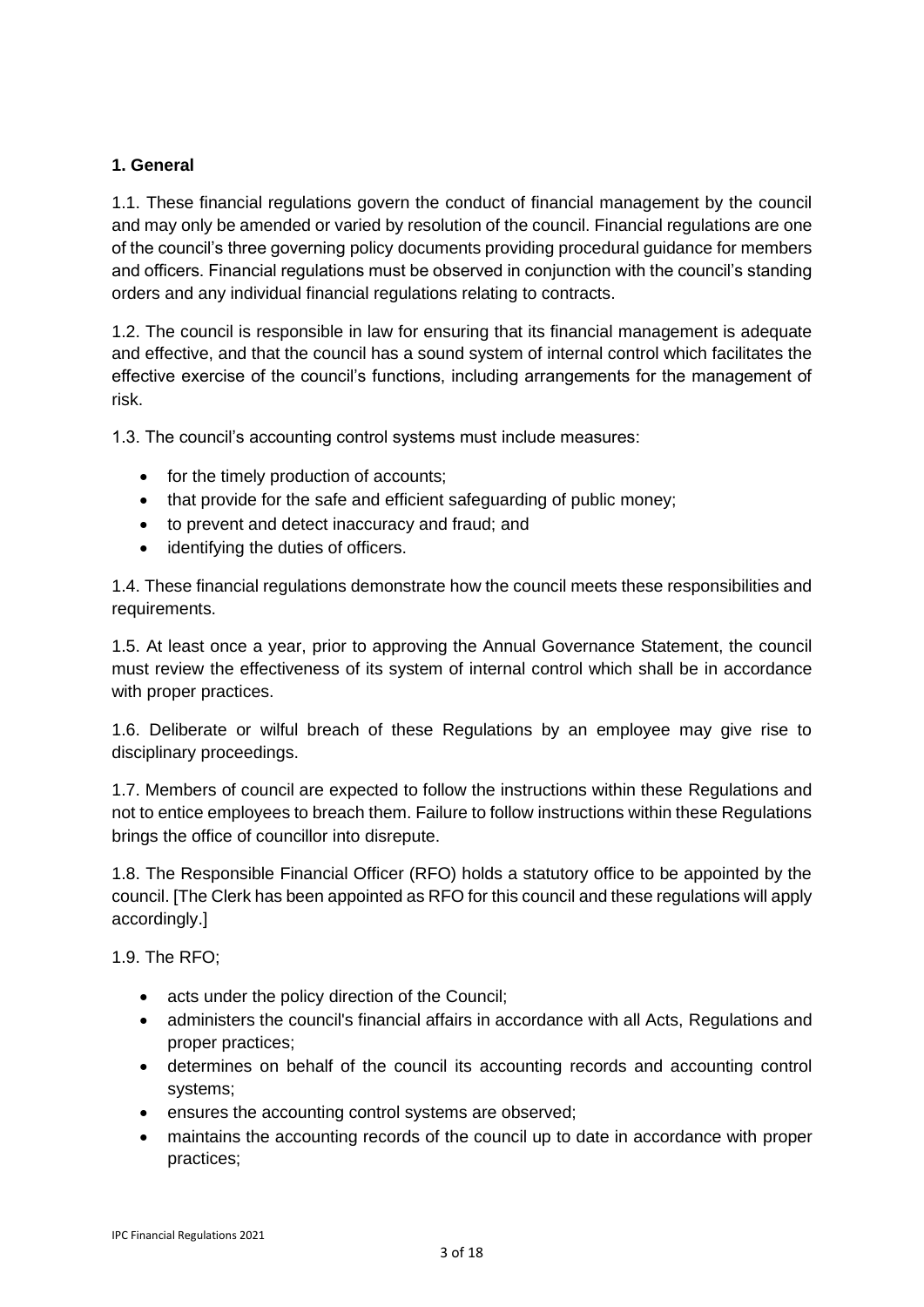- assists the council to secure economy, efficiency and effectiveness in the use of its resources; and
- produces financial management information as required by the council.

1.10. The accounting records determined by the RFO shall be sufficient to show and explain the council's transactions and to enable the RFO to ensure that any income and expenditure account and statement of balances, or record of receipts and payments and additional information, as the case may be, or management information prepared for the council from time to time comply with the Accounts and Audit Regulations.

1.11. The accounting records determined by the RFO shall in particular contain:

- entries from day to day of all sums of money received and expended by the council and the matters to which the income and expenditure or receipts and payments account relate;
- a record of the assets and liabilities of the council: and
- wherever relevant, a record of the council's income and expenditure in relation to claims made, or to be made, for any contribution, grant or subsidy.

1.12. The accounting control systems determined by the RFO shall include:

- procedures to ensure that the financial transactions of the council are recorded as soon as reasonably practicable and as accurately and reasonably as possible;
- procedures to enable the prevention and detection of inaccuracies and fraud and the ability to reconstruct any lost records;
- identification of the duties of officers dealing with financial transactions and division of responsibilities of those officers in relation to significant transactions;
- procedures to ensure that uncollectable amounts, including any bad debts are not submitted to the council for approval to be written off except with the approval of the RFO and that the approvals are shown in the accounting records; and
- measures to ensure that risk is properly managed.

1.13. The council is not empowered by these Regulations or otherwise to delegate certain specified decisions. In particular any decision regarding:

- setting the final budget or the precept (council tax requirement);
- approving accounting statements;
- approving an annual governance statement;
- borrowing;
- writing off bad debts;
- declaring eligibility for the General Power of Competence; and
- addressing recommendations in any report from the internal or external auditors, shall be a matter for the full council only.

1.14. In addition, the council must:

• determine and keep under regular review the bank mandate for all council bank accounts;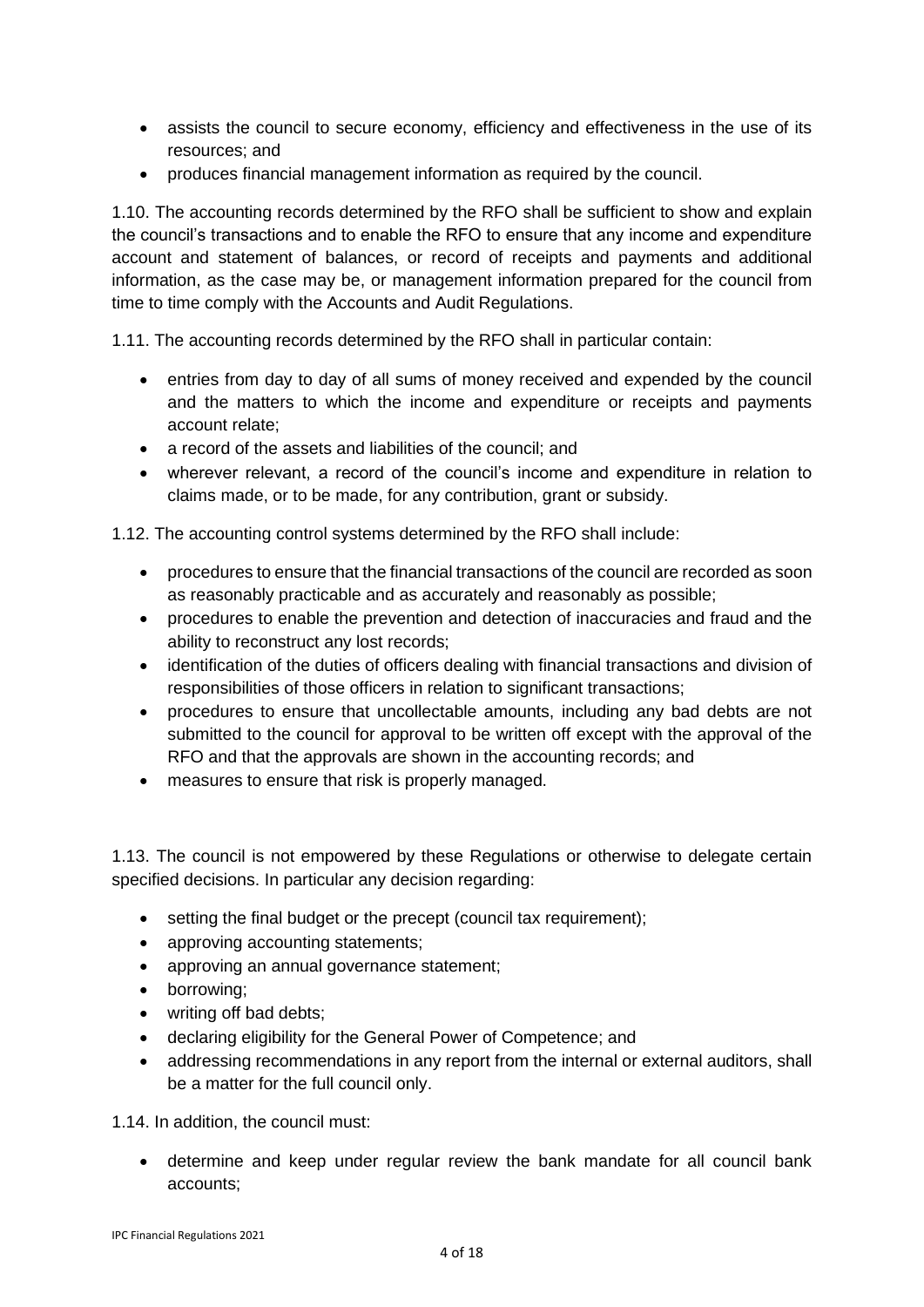- approve any grant or a single commitment in excess of £5,000; and
- in respect of the annual salary for any employee have regard to recommendations about annual salaries of employees made by the relevant committee in accordance with its terms of reference.

1.15. In these financial regulations, references to the Accounts and Audit Regulations or 'the regulations' shall mean the regulations issued under the provisions of section 27 of the Audit Commission Act 1998, or any superseding legislation, and then in force unless otherwise specified.

In these financial regulations the term 'proper practice' or 'proper practices' shall refer to guidance issued in *Governance and Accountability for Local Councils - a Practitioners' Guide (England)* issued by the Joint Practitioners Advisory Group (JPAG), available from the websites of NALC and the Society for Local Council Clerks (SLCC).

# **2. Accounting and audit (internal and external)**

2.1. All accounting procedures and financial records of the council shall be determined by the RFO in accordance with the Accounts and Audit Regulations, appropriate guidance and proper practices.

2.2. On a regular basis, at least once in each quarter, and at each financial year end, a member other than a cheque signatory shall be appointed to verify bank reconciliations (for all accounts) produced by the RFO. The member shall sign the reconciliations and the original bank statements (or similar document) as evidence of verification. This activity shall on conclusion be reported, including any exceptions, to and noted by the council.

2.3. The RFO shall complete the annual statement of accounts, annual report, and any related documents of the council contained in the Annual Return (as specified in proper practices) as soon as practicable after the end of the financial year and having certified the accounts shall submit them and report thereon to the council within the timescales set by the Accounts and Audit Regulations.

2.4. The council shall ensure that there is an adequate and effective system of internal audit of its accounting records, and of its system of internal control in accordance with proper practices. Any officer or member of the council shall make available such documents and records as appear to the council to be necessary for the purpose of the audit and shall, as directed by the council, supply the RFO, internal auditor, or external auditor with such information and explanation as the council considers necessary for that purpose.

2.5. The internal auditor shall be appointed by and shall carry out the work in relation to internal controls required by the council in accordance with proper practices.

2.6. The internal auditor shall:

- be competent and independent of the financial operations of the council;
- report to council in writing, or in person, on a regular basis with a minimum of one annual written report during each financial year;
- to demonstrate competence, objectivity and independence, be free from any actual or perceived conflicts of interest, including those arising from family relationships; and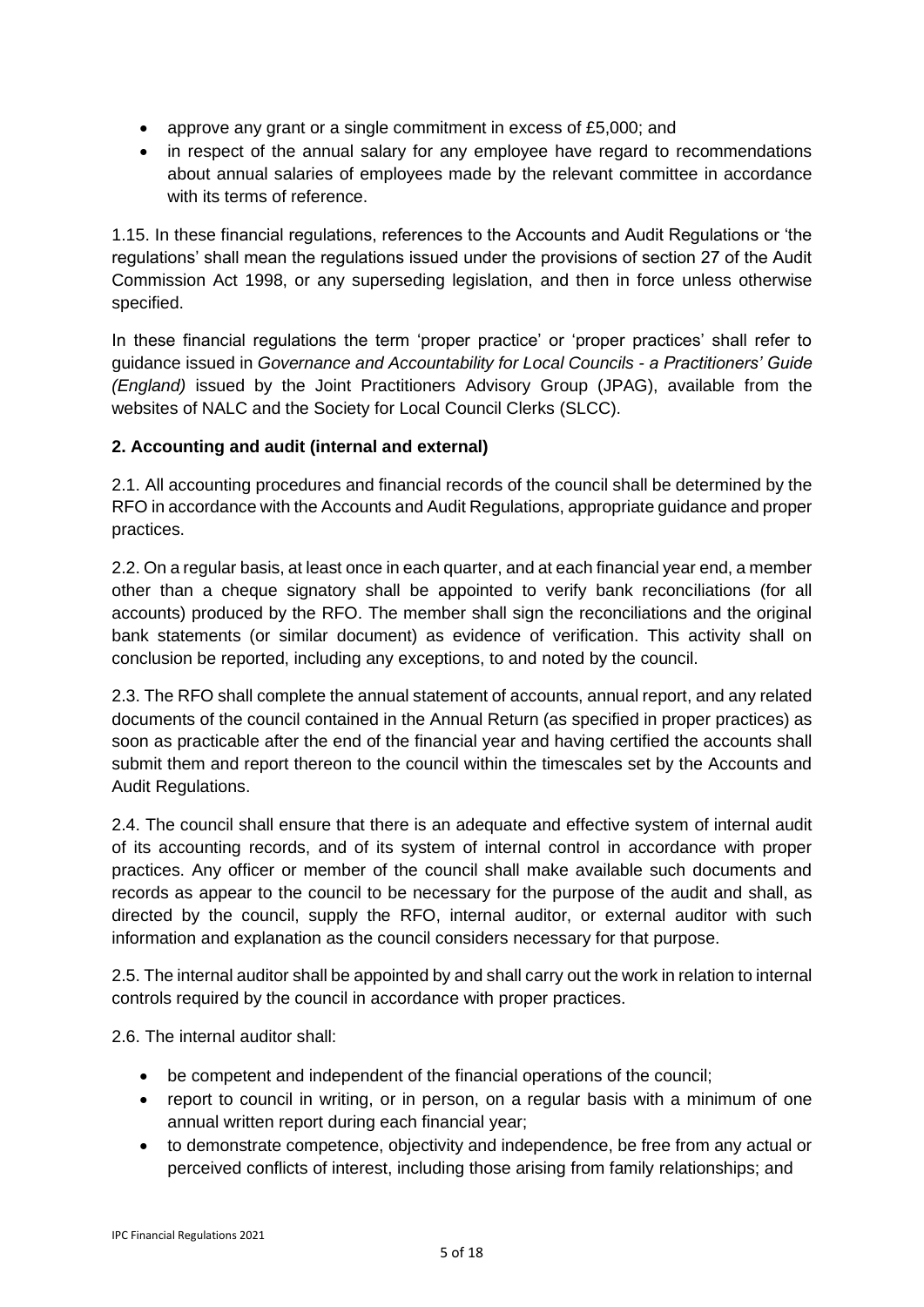• has no involvement in the financial decision making, management or control of the council

2.7. Internal or external auditors may not under any circumstances:

- perform any operational duties for the council;
- initiate or approve accounting transactions; or
- direct the activities of any council employee, except to the extent that such employees have been appropriately assigned to assist the internal auditor.

2.8. For the avoidance of doubt, in relation to internal audit the terms 'independent' and 'independence' shall have the same meaning as is described in proper practices.

2.9. The RFO shall make arrangements for the exercise of electors' rights in relation to the accounts including the opportunity to inspect the accounts, books, and vouchers and display or publish any notices and statements of account required by Audit Commission Act 1998, or any superseding legislation, and the Accounts and Audit Regulations.

2.10. The RFO shall, without undue delay, bring to the attention of all councillors any correspondence or report from internal or external auditors.

# **3. Annual estimates (budget) and forward planning**

3.1. Each committee shall review its three-year forecast of revenue and capital receipts and payments. Having regard to the forecast, it shall thereafter formulate and submit proposals for the following financial year to the council not later than the end of [November] each year including any proposals for revising the forecast.

3.2. The RFO must each year, by no later than October, prepare detailed estimates of all receipts and payments including the use of reserves and all sources of funding for the following financial year in the form of a budget to be considered by the relevant committee and the council.

3.3. The council shall consider annual budget proposals in relation to the council's three year forecast of revenue and capital receipts and payments including recommendations for the use of reserves and sources of funding and update the forecast accordingly.

3.4. The council shall fix the precept (council tax requirement), and relevant basic amount of council tax to be levied for the ensuing financial year not later than by the end of January each year. The RFO shall issue the precept to the billing authority and shall supply each member with a copy of the approved annual budget.

3.5. The approved annual budget shall form the basis of financial control for the ensuing year.

## **4. Budgetary control and authority to spend**

4.1. Expenditure on revenue items may be authorised up to the amounts included for that class of expenditure in the approved budget. This authority is to be determined by:

- the council for all items over £5,000;
- a duly delegated committee of the council for items over £500; or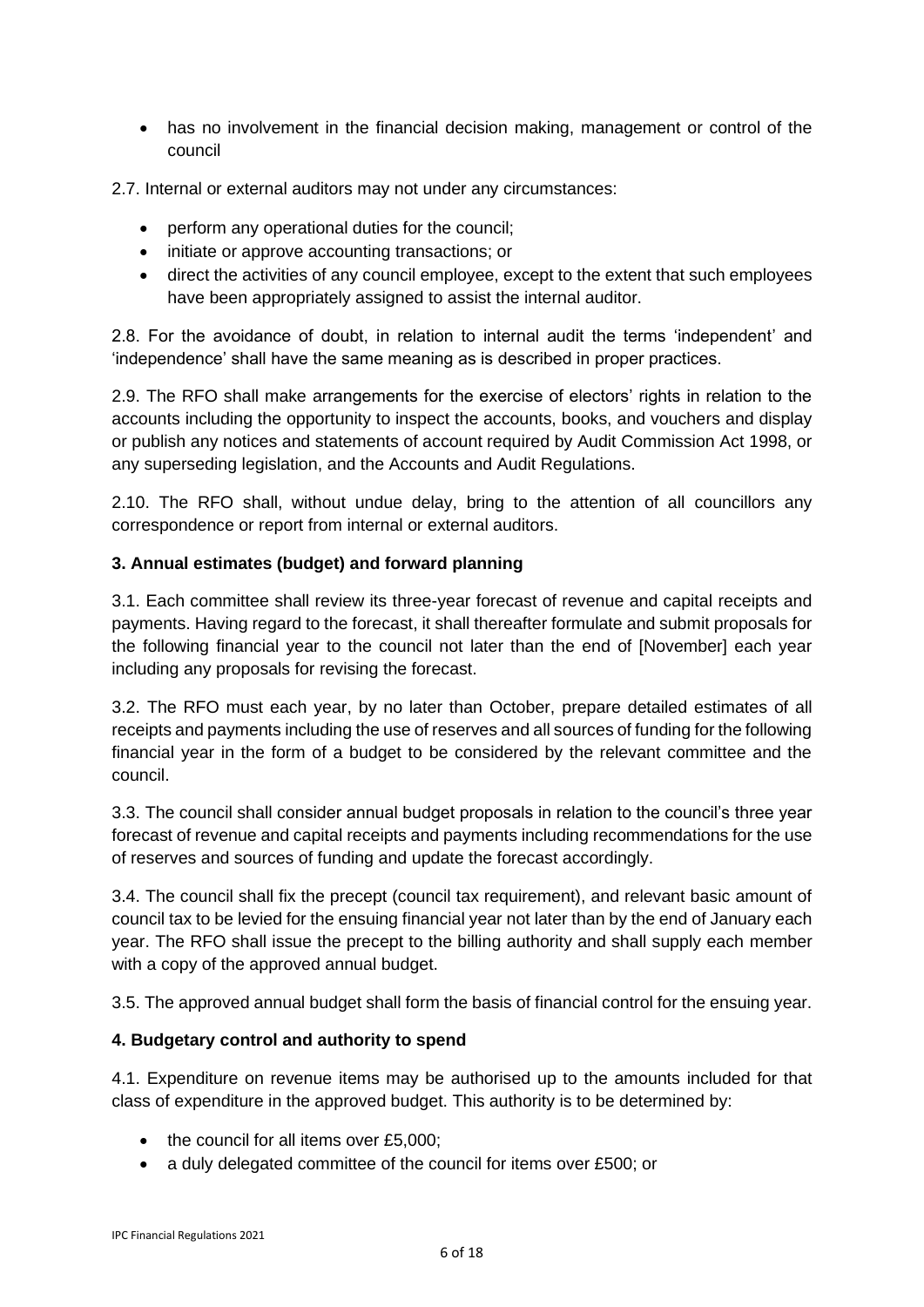• the Clerk, in conjunction with Chairman of Council or Chairman of the appropriate committee, for any items below £500.

Such authority is to be evidenced by a minute or by an authorisation slip duly signed by the Clerk, and where necessary also by the appropriate Chairman.

Contracts may not be disaggregated to avoid controls imposed by these regulations.

4.2. No expenditure may be authorised that will exceed the amount provided in the revenue budget for that class of expenditure other than by resolution of the council, or duly delegated committee. During the budget year and with the approval of council having considered fully the implications for public services, unspent and available amounts may be moved to other budget headings or to an earmarked reserve as appropriate ('virement').

4.3. Unspent provisions in the revenue or capital budgets for completed projects shall not be carried forward to a subsequent year.

4.4. The salary budgets are to be reviewed at least annually in November for the following financial year and such review shall be evidenced by a hard copy schedule signed by the Clerk and the Chairman of Council or relevant committee. The RFO will inform committees of any changes impacting on their budget requirement for the coming year in good time.

4.5. In cases of extreme risk to the delivery of council services, the clerk may authorise revenue expenditure on behalf of the council which in the clerk's judgement it is necessary to carry out. Such expenditure includes repair, replacement or other work, whether or not there is any budgetary provision for the expenditure, subject to a limit of £500. The Clerk shall report such action to the chairman as soon as possible and to the council as soon as practicable thereafter.

4.6. No expenditure shall be authorised in relation to any capital project and no contract entered into or tender accepted involving capital expenditure unless the council is satisfied that the necessary funds are available, and the requisite borrowing approval has been obtained.

4.7. All capital works shall be administered in accordance with the council's standing orders and financial regulations relating to contracts.

4.8. The RFO shall regularly provide the council with a statement of receipts and payments to date under each head of the budgets, comparing actual expenditure to the appropriate date against that planned as shown in the budget. These statements are to be prepared at least at the end of each financial quarter and shall show explanations of material variances. For this purpose "material" shall be in excess of £100 or 15% of the budget.

4.9. Changes in earmarked reserves shall be approved by council as part of the budgetary control process.

## **5. Banking arrangements and authorisation of payments**

5.1. The council's banking arrangements, including the bank mandate, shall be made by the RFO and approved by the council; banking arrangements may not be delegated to a committee. They shall be regularly reviewed for safety and efficiency.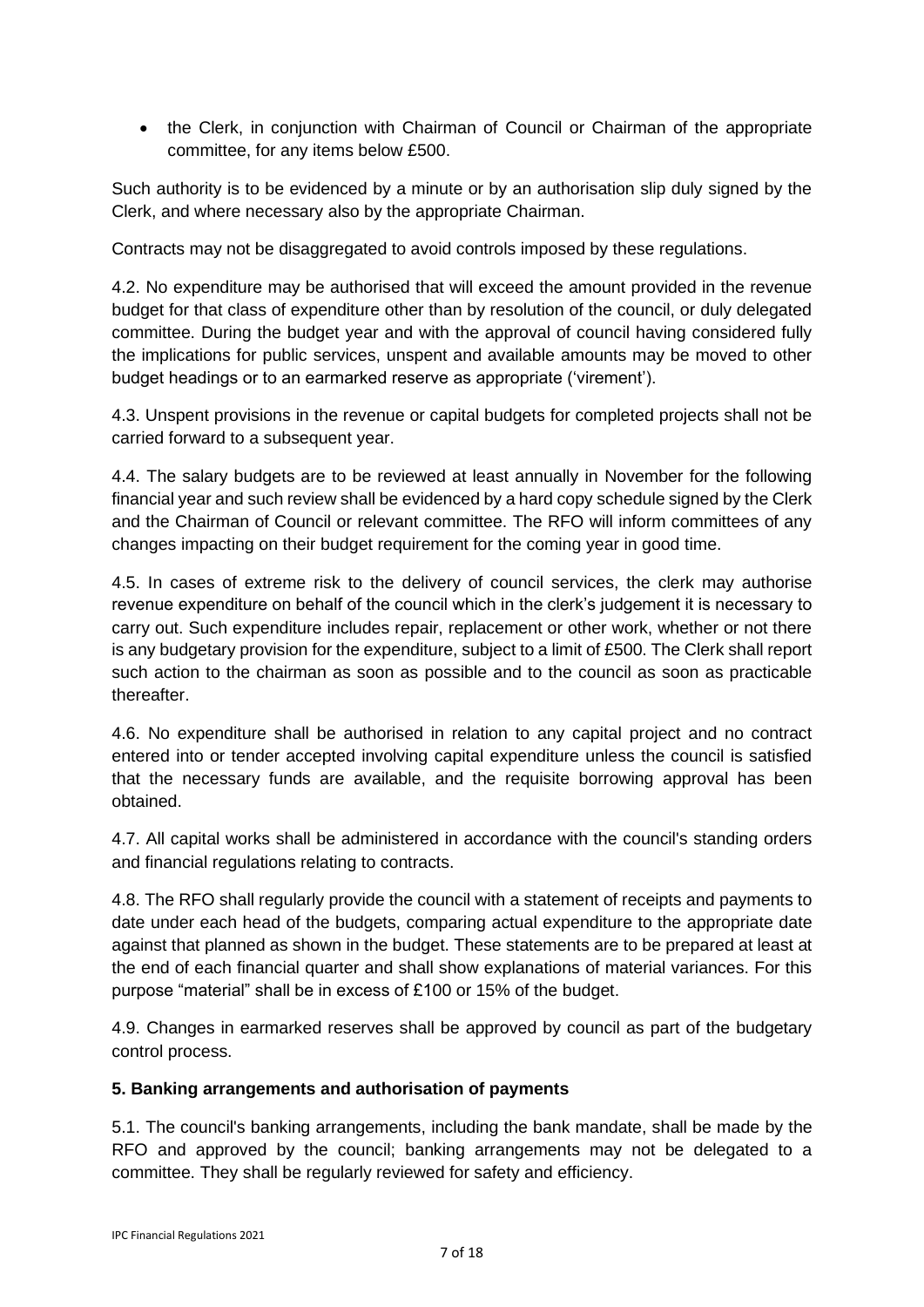5.2. The RFO shall prepare a schedule of payments requiring authorisation, forming part of the Agenda for the Meeting and, together with the relevant invoices, present the schedule to council. The council shall review the schedule for compliance and, having satisfied itself shall authorise payment by a resolution of the council [or finance committee]. The approved schedule shall be ruled off and initialled by the Chairman of the Meeting. A detailed list of all payments shall be disclosed within or as an attachment to the minutes of the meeting at which payment was authorised. Personal payments (including salaries, wages, expenses and any payment made in relation to the termination of a contract of employment) may be summarised to remove public access to any personal information.

5.3. All invoices for payment shall be examined, verified and certified by the RFO to confirm that the work, goods or services to which each invoice relates has been received, carried out, examined and represents expenditure previously approved by the council.

5.4. The RFO shall examine invoices for arithmetical accuracy and analyse them to the appropriate expenditure heading. The RFO shall take all steps to pay all invoices submitted, and which are in order, at the next available council [or Finance Committee] meeting.

5.5. The Clerk and RFO shall have delegated authority to authorise the payment of items only in the following circumstances:

a) If a payment is necessary to avoid a charge to interest under the Late Payment of Commercial Debts (Interest) Act 1998, and the due date for payment is before the next scheduled Meeting of council, where the Clerk and RFO certify that there is no dispute or other reason to delay payment, provided that a list of such payments shall be submitted to the next appropriate meeting of Council;

b) An expenditure item authorised under 5.6 below (continuing contracts and obligations) provided that a list of such payments shall be submitted to the next appropriate meeting of council; or

c) fund transfers within the councils banking arrangements up to the sum of £10,000, provided that a list of such payments shall be submitted to the next appropriate meeting of council [or finance committee].

5.6. For each financial year the Clerk and RFO shall draw up a list of due payments which arise on a regular basis as the result of a continuing contract, statutory duty, or obligation (such as but not exclusively) Salaries, PAYE and NI, Superannuation Fund and regular maintenance contracts and the like for which council may authorise payment for the year provided that the requirements of regulation 4.1 (Budgetary Controls) are adhered to, provided also that a list of such payments shall be submitted to the next appropriate meeting of council.

5.7. A record of regular payments made under 5.6 above shall be drawn up and be signed by two members on each and every occasion when payment is authorised - thus controlling the risk of duplicated payments being authorised and / or made.

5.8. In respect of grants a duly authorised committee shall approve expenditure within any limits set by council and in accordance with any policy statement approved by council. Any Revenue or Capital Grant in excess of £5,000 shall before payment, be subject to ratification by resolution of the council.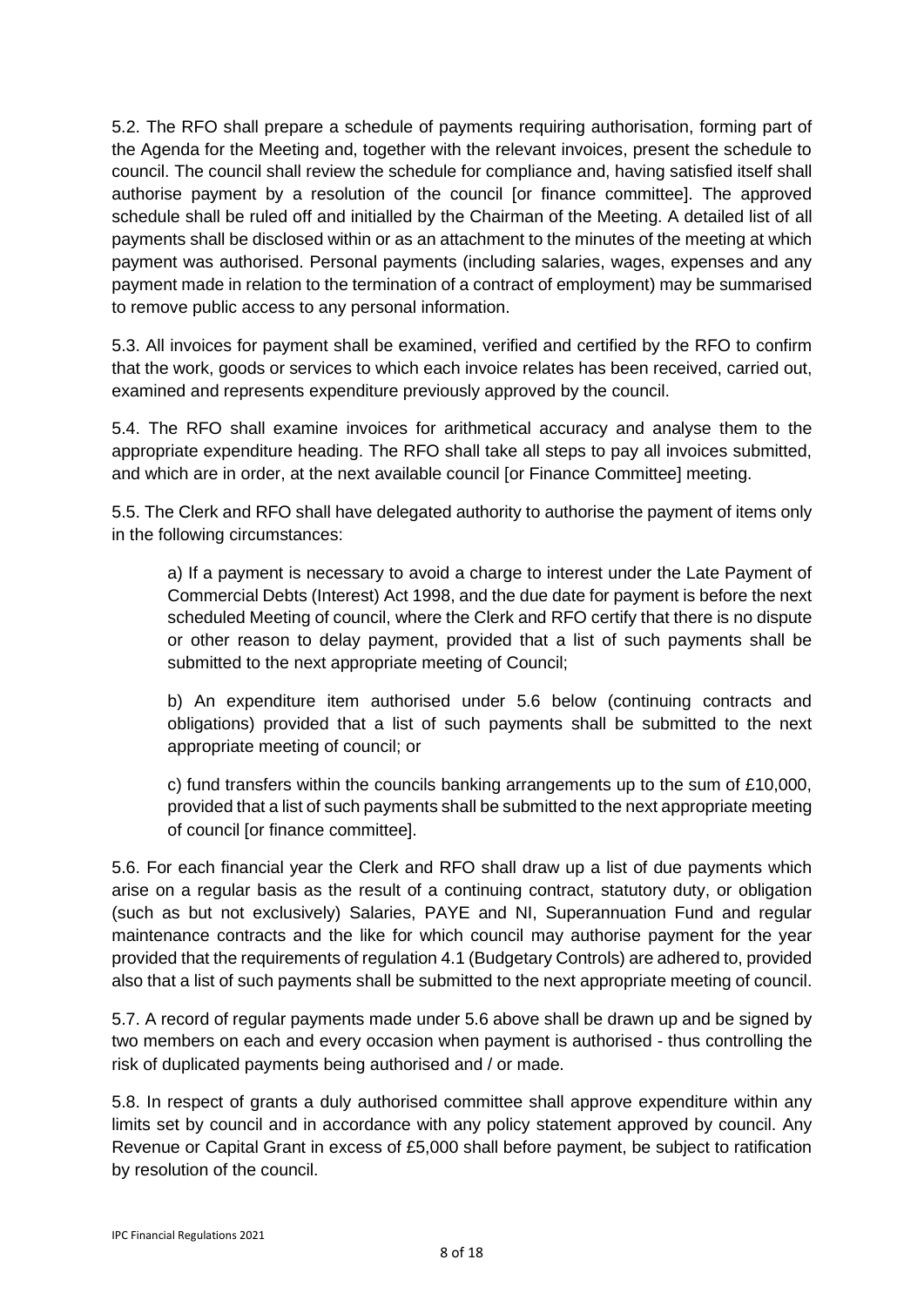5.9. Members are subject to the Code of Conduct that has been adopted by the council and shall comply with the Code and Standing Orders when a decision to authorise or instruct payment is made in respect of a matter in which they have a disclosable pecuniary or other interest, unless a dispensation has been granted.

5.10. The council will aim to rotate the duties of members in these Regulations so that onerous duties are shared out as evenly as possible over time.

5.11. Any changes in the recorded details of suppliers, such as bank account records, shall be approved in writing by a Member.

# **6. Instructions for the making of payments**

6.1. The council will make safe and efficient arrangements for the making of its payments.

6.2. Following authorisation under Financial Regulation 5 above, the council, a duly delegated committee or, if so delegated, the Clerk or RFO shall give instruction that a payment shall be made.

6.3. All payments shall be affected by cheque or other instructions to the council's bankers, or otherwise, in accordance with a resolution of council [or duly delegated committee].

6.4. Cheques or orders for payment drawn on the bank account in accordance with the schedule as presented to council or committee shall be signed by two members of council in accordance with a resolution instructing that payment. A member who is a bank signatory, having a connection by virtue of family or business relationships with the beneficiary of a payment, should not, under normal circumstances, be a signatory to the payment in question.

6.5. To indicate agreement of the details shown on the cheque or order for payment with the counterfoil and the invoice or similar documentation, the signatories shall each also initial the cheque counterfoil.

6.6. Cheques or orders for payment shall not normally be presented for signature other than at a council or committee meeting (including immediately before or after such a meeting). Any signatures obtained away from such meetings shall be reported to the council at the next convenient meeting.

6.7. If thought appropriate by the council, payment for utility supplies (energy, telephone and water) and any National Non-Domestic Rates may be made by variable direct debit provided that the instructions are signed by two members and any payments are reported to council as made. The approval of the use of a variable direct debit shall be renewed by resolution of the council at least every two years.

6.8. If thought appropriate by the council, payment for certain items (principally salaries) may be made by banker's standing order provided that the instructions are signed, or otherwise evidenced by two members are retained and any payments are reported to council as made. The approval of the use of a banker's standing order shall be renewed by resolution of the council at least every two years.

6.9. If thought appropriate by the council, payment for certain items may be made by BACS or CHAPS methods provided that the instructions for each payment are signed, or otherwise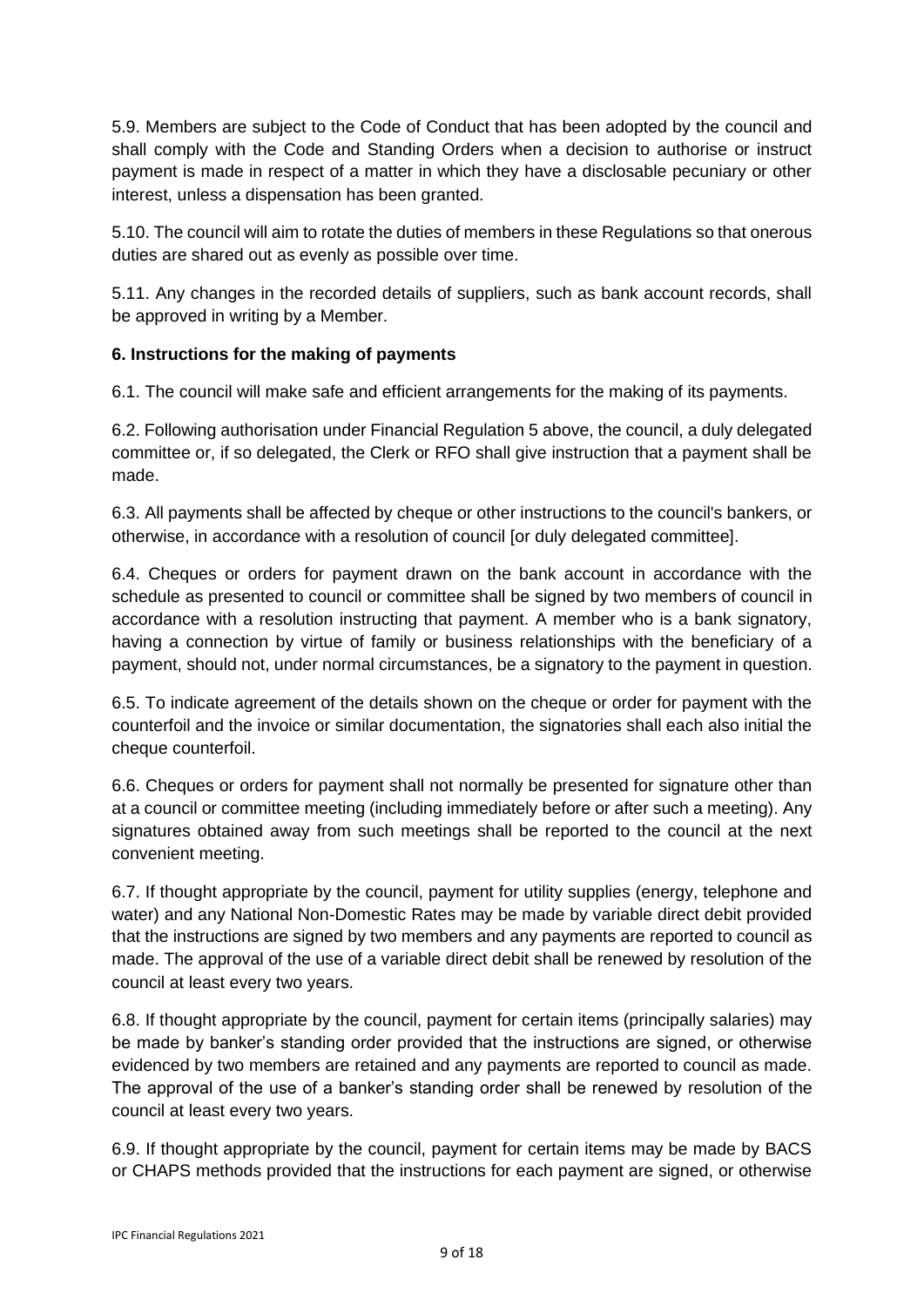evidenced, by two authorised bank signatories, are retained and any payments are reported to council as made. The approval of the use of BACS or CHAPS shall be renewed by resolution of the council at least every two years.

6.10. If thought appropriate by the council payment for certain items may be made by internet banking transfer provided evidence is retained showing which members approved the payment.

6.11. Where a computer requires use of a personal identification number (PIN) or other password(s), for access to the council's records on that computer, a note shall be made of the PIN and Passwords and shall be handed to and retained by the Chairman of Council in a sealed dated envelope. This envelope may not be opened other than in the presence of two other councillors. After the envelope has been opened, in any circumstances, the PIN and / or passwords shall be changed as soon as practicable. The fact that the sealed envelope has been opened, in whatever circumstances, shall be reported to all members immediately and formally to the next available meeting of the council. This will not be required for a member's personal computer used only for remote authorisation of bank payments.

6.12. No employee or councillor shall disclose any PIN or password, relevant to the working of the council or its bank accounts, to any person not authorised in writing by the council or a duly delegated committee.

6.13. Regular back-up copies of the records on any computer shall be made and shall be stored securely away from the computer in question, and preferably off site.

6.14. The council, and any members using computers for the council's financial business, shall ensure that anti-virus, anti-spyware and firewall software with automatic updates, together with a high level of security, is used.

6.15. Where internet banking arrangements are made with any bank, the RFO shall be appointed as the Service Administrator. The bank mandate approved by the council shall identify a number of councillors who will be authorised to approve transactions on those accounts. The bank mandate will state clearly the amounts of payments that can be instructed by the use of the Service Administrator alone, or by the Service Administrator with a stated number of approvals.

6.16. Access to any internet banking accounts will be directly to the access page (which may be saved under "favourites"), and not through a search engine or e-mail link. Remembered or saved passwords facilities must not be used on any computer used for council banking work. Breach of this Regulation will be treated as a very serious matter under these regulations.

6.17. Changes to account details for suppliers, which are used for internet banking may only be changed on written hard copy notification by the supplier and supported by hard copy authority for change signed by RFO and a member. A programme of regular checks of standing data with suppliers will be followed.

6.18. Any Debit Card issued for use will be specifically restricted to the RFO and will also be restricted to a single transaction maximum value of £500 unless authorised by council in writing before any order is placed.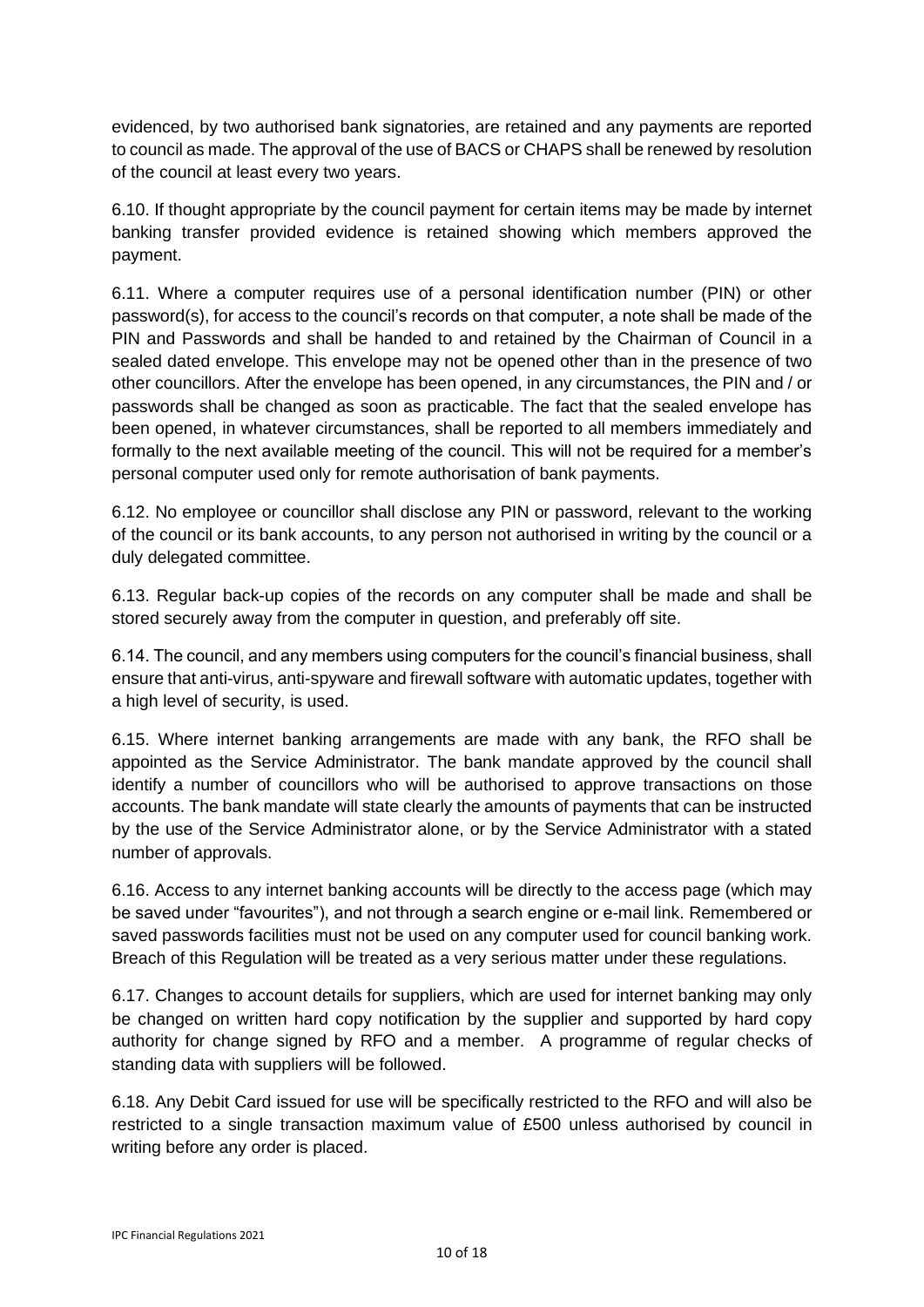6.19. A pre-paid debit card may be issued to employees with varying limits. These limits will be set by the council. Transactions and purchases made will be reported to the Council and authority for topping-up shall be at the discretion of the Council.

6.20. Any corporate credit card or trade card account opened by the council will be specifically restricted to use by the RFO and shall be subject to automatic payment in full at each monthend. Personal credit or debit cards of members or staff shall not be used under any circumstances.

6.21. The council will not maintain any form of cash float. All cash received must be banked intact. Any payments made in cash by the RFO (for example for postage or minor stationery items) shall be refunded on a regular basis, at least quarterly. All expenses to be signed off by Chairman.

# **7. Payment of salaries**

7.1. As an employer, the council shall make arrangements to meet fully the statutory requirements placed on all employers by PAYE and National Insurance legislation. The payment of all salaries shall be made in accordance with payroll records and the rules of PAYE and National Insurance currently operating, and salary rates shall be as agreed by council, or duly delegated committee.

7.2. Payment of salaries and payment of deductions from salary such as may be required to be made for tax, national insurance and pension contributions, or similar statutory or discretionary deductions must be made in accordance with the payroll records and on the appropriate dates stipulated in employment contracts, provided that each payment is reported to the next available council meeting, as set out in these regulations above.

7.3. No changes shall be made to any employee's pay, emoluments, or terms and conditions of employment without the prior consent of the Council.

7.4. Each and every payment to employees of net salary and to the appropriate creditor of the statutory and discretionary deductions shall be recorded in a separate confidential record (confidential cash book). This confidential record is not open to inspection or review (under the Freedom of Information Act 2000 or otherwise) other than:

a) by any councillor who can demonstrate a need to know;

- b) by the internal auditor;
- c) by the external auditor; or

d) by any person authorised under Audit Commission Act 1998, or any superseding legislation.

7.5. The total of such payments in each calendar month shall be reported with all other payments as made as may be required under these Financial Regulations, to ensure that only payments due for the period have actually been paid.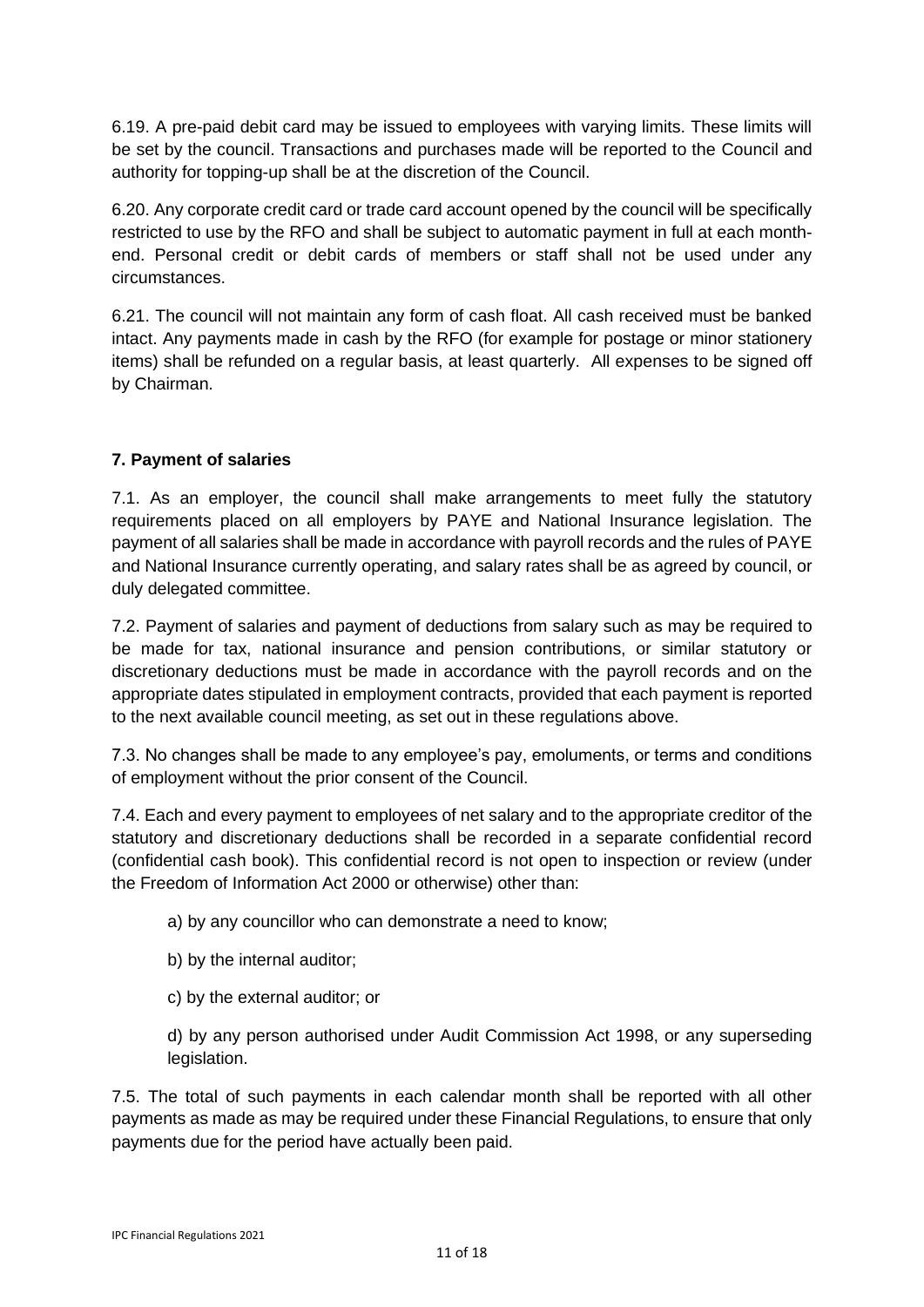7.6. An effective system of personal performance management should be maintained for the senior officers.

7.7. Any termination payments shall be supported by a clear business case and reported to the council. Termination payments shall only be authorised by council.

7.8. Before employing interim staff, the council must consider a full business case.

# **8. Loans and investments**

8.1. All borrowings shall be affected in the name of the council, after obtaining any necessary borrowing approval. Any application for borrowing approval shall be approved by Council as to terms and purpose. The application for borrowing approval, and subsequent arrangements for the loan shall only be approved by full council.

8.2. Any financial arrangement which does not require formal borrowing approval from the Secretary of State/Welsh Assembly Government (such as Hire Purchase or Leasing of tangible assets) shall be subject to approval by the full council. In each case a report in writing shall be provided to council in respect of value for money for the proposed transaction.

8.3. The council will arrange with the council's banks and investment providers for the sending of a copy of each statement of account to the Chairman of the council at the same time as one is issued to the Clerk or RFO.

8.4. All loans and investments shall be negotiated in the name of the council and shall be for a set period in accordance with council policy.

8.5. The council shall consider the need for an Investment Strategy and Policy which, if drawn up, shall be in accordance with relevant regulations, proper practices and guidance. Any Strategy and Policy shall be reviewed by the council at least annually.

8.6. All investments of money under the control of the council shall be in the name of the council.

8.7. All investment certificates and other documents relating thereto shall be retained in the custody of the RFO.

8.8. Payments in respect of short term or long-term investments, including transfers between bank accounts held in the same bank, or branch, shall be made in accordance with Regulation 5 (Authorisation of payments) and Regulation 6 (Instructions for payments).

## **9. Income**

9.1. The collection of all sums due to the council shall be the responsibility of and under the supervision of the RFO.

9.2. Particulars of all charges to be made for work done, services rendered or goods supplied shall be agreed annually by the council, notified to the RFO and the RFO shall be responsible for the collection of all accounts due to the council.

9.3. The council will review all fees and charges at least annually, following a report of the Clerk.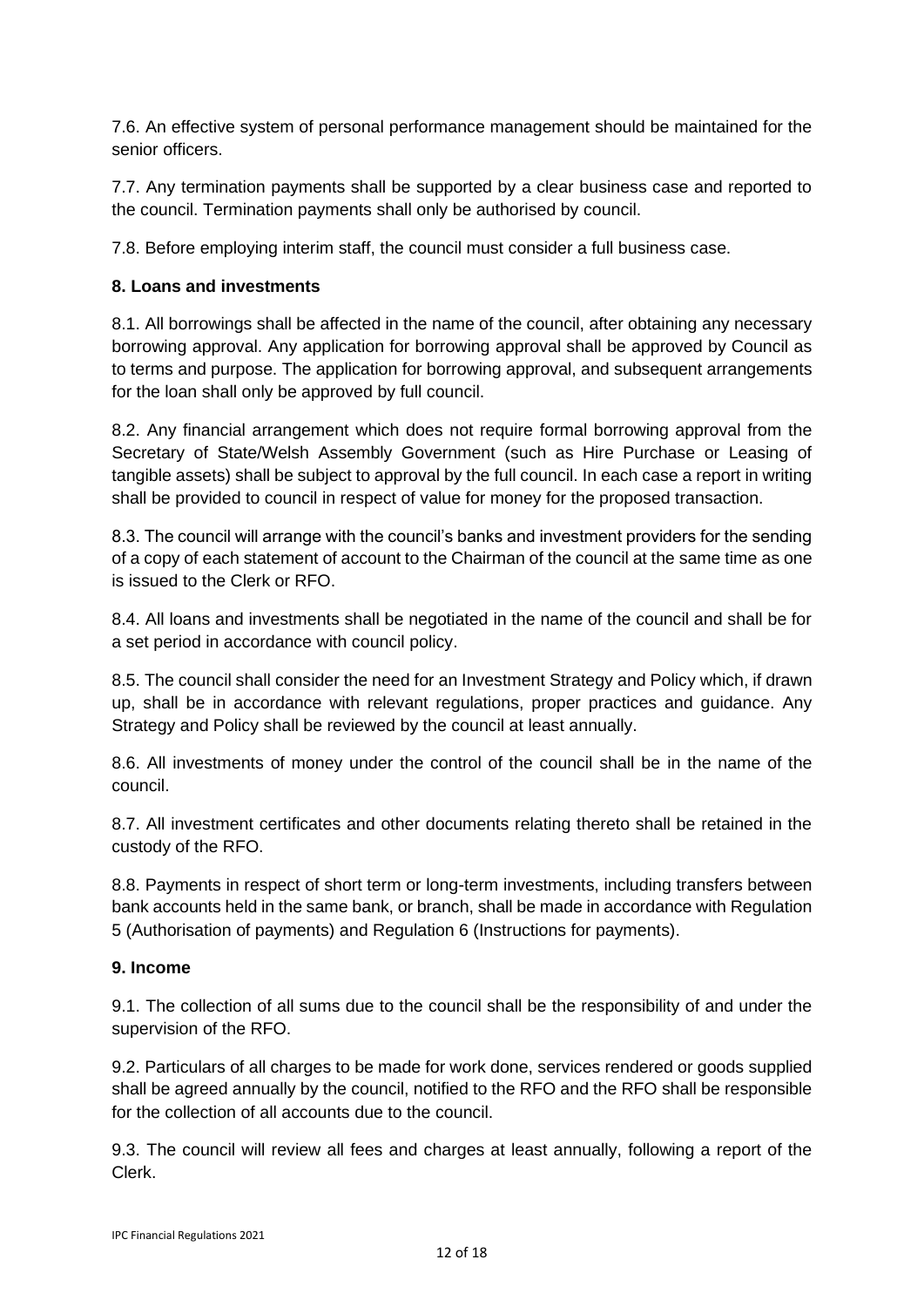9.4. Any sums found to be irrecoverable and any bad debts shall be reported to the council and shall be written off in the year.

9.5. All sums received on behalf of the council shall be banked intact as directed by the RFO. In all cases, all receipts shall be deposited with the council's bankers with such frequency as the RFO considers necessary.

9.6. The origin of each receipt shall be entered on the paying-in slip.

9.7. Personal cheques shall not be cashed out of money held on behalf of the council.

9.8. The RFO shall promptly complete any VAT Return that is required. Any repayment claim due in accordance with VAT Act 1994 section 33 shall be made at least annually coinciding with the financial year end.

9.9. Where any significant sums of cash are regularly received by the council, the RFO shall take such steps as are agreed by the council to ensure that more than one person is present when the cash is counted in the first instance, that there is a reconciliation to some form of control such as ticket issues, and that appropriate care is taken in the security and safety of individuals banking such cash.

[9.10. Any income arising which is the property of a charitable trust shall be paid into a charitable bank account. Instructions for the payment of funds due from the charitable trust to the council (to meet expenditure already incurred by the authority) will be given by the Managing Trustees of the charity meeting separately from any council meeting (see also Regulation 16 below).]

## **10. Orders for work, goods and services**

10.1. An official order or letter shall be issued for all work, goods and services unless a formal contract is to be prepared or an official order would be inappropriate. Copies of orders shall be retained.

10.2. Order books shall be controlled by the RFO.

10.3. All members and officers are responsible for obtaining value for money at all times. An officer issuing an official order shall ensure as far as reasonable and practicable that the best available terms are obtained in respect of each transaction, usually by obtaining three or more quotations or estimates from appropriate suppliers, subject to any de minimis provisions in Regulation 11.1 below.

10.4. A member may not issue an official order or make any contract on behalf of the council.

10.5. The RFO shall verify the lawful nature of any proposed purchase before the issue of any order, and in the case of new or infrequent purchases or payments, the RFO shall ensure that the statutory authority shall be reported to the meeting at which the order is approved so that the minutes can record the power being used.

## **11. Contracts**

11.1. Procedures as to contracts are laid down as follows: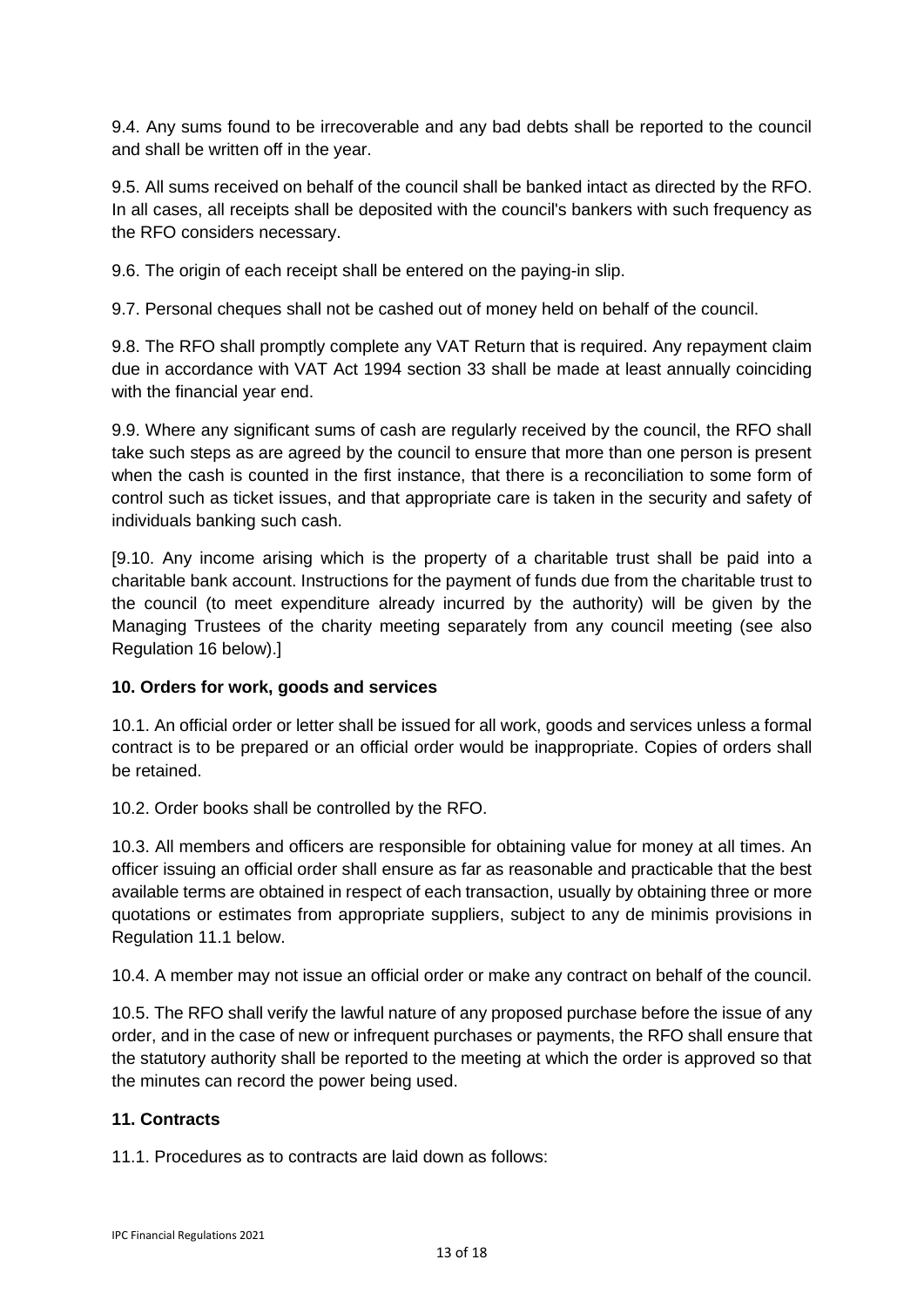a) Every contract shall comply with these financial regulations, and no exceptions shall be made otherwise than in an emergency provided that this regulation need not apply to contracts which relate to items (i) to (vi) below:

i. for the supply of gas, electricity, water, sewerage and telephone services;

ii. for specialist services such as are provided by legal professionals acting in disputes;

iii. for work to be executed or goods or materials to be supplied which consist of repairs to or parts for existing machinery or equipment or plant;

iv. for work to be executed or goods or materials to be supplied which constitute an extension of an existing contract by the council;

v. for additional audit work of the external auditor up to an estimated value of £500 (in excess of this sum the Clerk and RFO shall act after consultation with the Chairman and Vice Chairman of council); and

vi. for goods or materials proposed to be purchased which are proprietary articles and / or are only sold at a fixed price.

b) Where the council intends to procure or award a public supply contract, public service contract or public works contract as defined by The Public Contracts Regulations 2015 ("the Regulations") which is valued at £25,000 or more, the council shall comply with the relevant requirements of the Regulations<sup>1</sup>.

c) The full requirements of The Regulations, as applicable, shall be followed in respect of the tendering and award of a public supply contract, public service contract or public works contract which exceed thresholds in The Regulations set by the Public Contracts Directive 2014/24/EU (which may change from time to time)<sup>2</sup>.

d) When applications are made to waive financial regulations relating to contracts to enable a price to be negotiated without competition the reason shall be embodied in a recommendation to the council.

e) Such invitation to tender shall state the general nature of the intended contract and the Clerk shall obtain the necessary technical assistance to prepare a specification in appropriate cases. The invitation shall in addition state that tenders must be addressed to the Clerk in the ordinary course of post. Each tendering firm shall be supplied with a specifically marked envelope in which the tender is to be sealed and remain sealed until the prescribed date for opening tenders for that contract.

f) All sealed tenders shall be opened at the same time on the prescribed date by the Clerk in the presence of at least one member of council.

<sup>1</sup> The Regulations require councils to use the Contracts Finder website to advertise contract opportunities, set out the procedures to be followed in awarding new contracts and to publicise the award of new contracts

 $2$  Thresholds currently applicable are:

a) For public supply and public service contracts 209,000 Euros (£181,302)

b) For public works contracts 5,225,000 Euros (£4,551,413)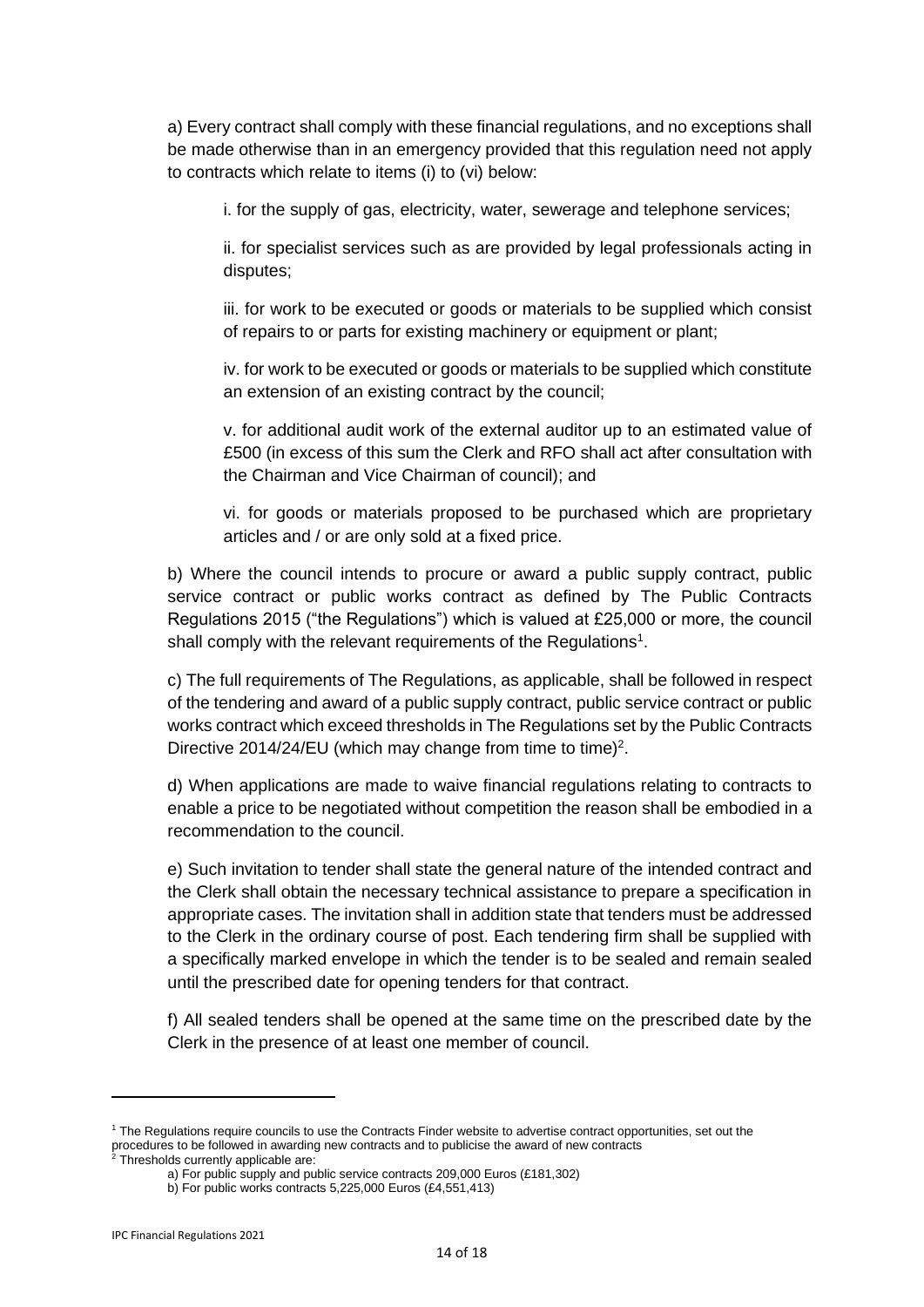g) Any invitation to tender issued under this regulation shall be subject to Standing Order No. 11 and shall refer to the terms of the Bribery Act 2010.

h) When it is to enter into a contract of less than £25,000 in value for the supply of goods or materials or for the execution of works or specialist services other than such goods, materials, works or specialist services as are excepted as set out in paragraph (a) the Clerk or RFO shall obtain 3 quotations (priced descriptions of the proposed supply); where the value is below £3,000 and above £100 RFO shall strive to obtain 3 estimates. Otherwise, Regulation 10.3 above shall apply.

i) The council shall not be obliged to accept the lowest or any tender, quote or estimate.

j) Should it occur that the council, or duly delegated committee, does not accept any tender, quote or estimate, the work is not allocated, and the council requires further pricing, provided that the specification does not change, no person shall be permitted to submit a later tender, estimate or quote who was present when the original decisionmaking process was being undertaken.

# **12. Assets, properties and estates**

12.1. The Clerk shall make appropriate arrangements for the custody of all title deeds and Land Registry Certificates of properties held by the council. The RFO shall ensure a record is maintained of all properties held by the council, recording the location, extent, plan, reference, purchase details, nature of the interest, tenancies granted, rents payable and purpose for which held in accordance with Accounts and Audit Regulations.

12.2. No tangible moveable property shall be purchased or otherwise acquired, sold, leased or otherwise disposed of, without the authority of the council, together with any other consents required by law, save where the estimated value of any one item of tangible movable property does not exceed £250.

12.3. No real property (interests in land) shall be sold, leased or otherwise disposed of without the authority of the council, together with any other consents required by law. In each case a report in writing shall be provided to council in respect of valuation and surveyed condition of the property (including matters such as planning permissions and covenants) together with a proper business case (including an adequate level of consultation with the electorate).

12.4. No real property (interests in land) shall be purchased or acquired without the authority of the full council. In each case a report in writing shall be provided to council in respect of valuation and surveyed condition of the property (including matters such as planning permissions and covenants) together with a proper business case (including an adequate level of consultation with the electorate).

12.5. Subject only to the limit set in Regulation 14.2 above, no tangible moveable property shall be purchased or acquired without the authority of the full council. In each case a report in writing shall be provided to council with a full business case.

12.6. The RFO shall ensure that an appropriate and accurate Register of Assets and Investments is kept up to date. The continued existence of tangible assets shown in the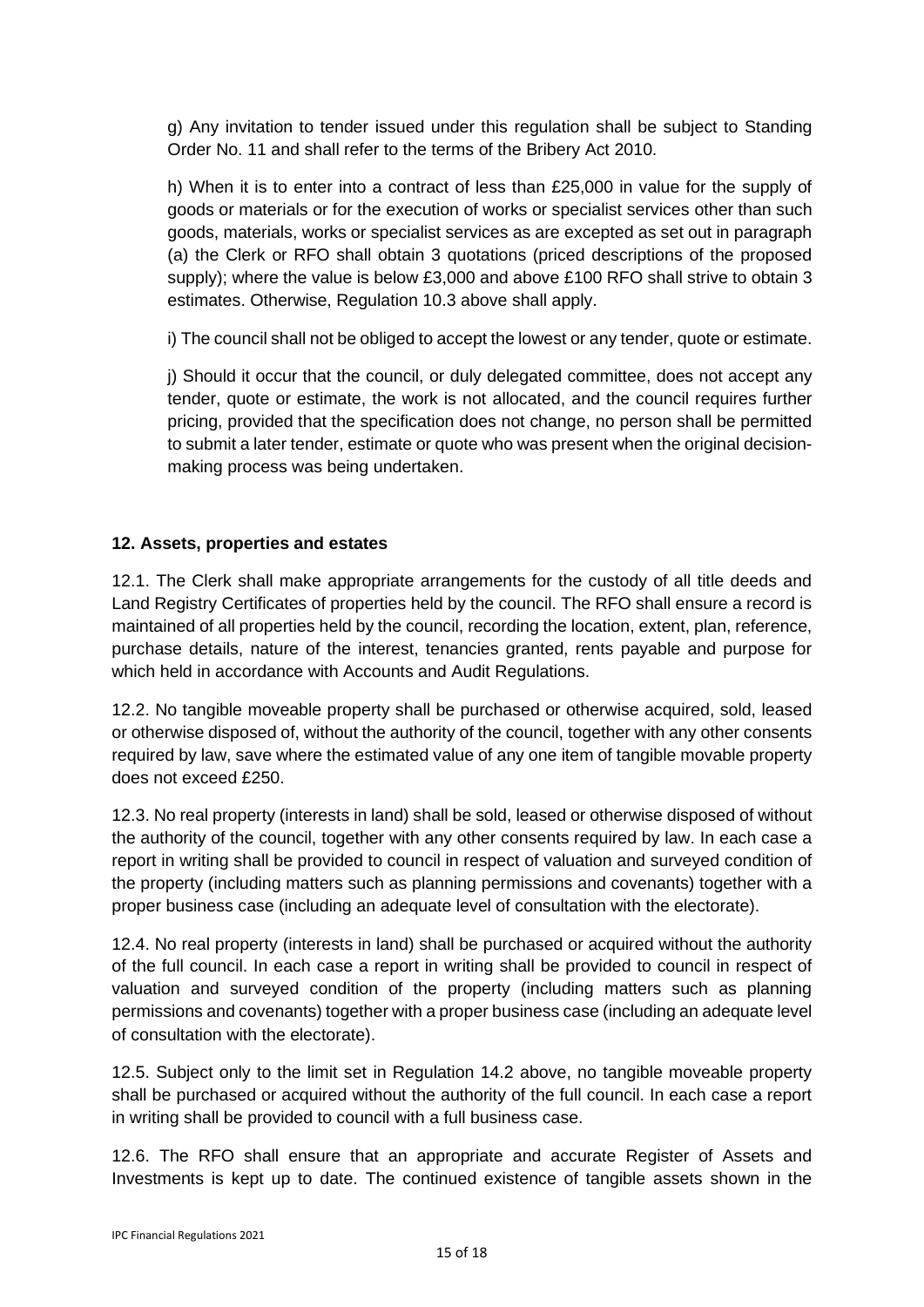Register shall be verified at least annually, possibly in conjunction with a health and safety inspection of assets.

# **13. Insurance**

13.1. Following the annual risk assessment (per Regulation 17), the RFO shall effect all insurances and negotiate all claims on the council's insurers.

13.2. The Clerk shall give prompt notification to the RFO of all new risks, properties or vehicles which require to be insured and of any alterations affecting existing insurances.]

13.3. The RFO shall keep a record of all insurances effected by the council and the property and risks covered thereby and annually review it.

13.4. The RFO shall be notified of any loss liability or damage or of any event likely to lead to a claim and shall report these to council at the next available meeting.

13.5. All appropriate members and employees of the council shall be included in a suitable form of security or fidelity guarantee insurance which shall cover the maximum risk exposure as determined [annually] by the council, or duly delegated committee.

## **14. Risk management**

14.1. The council is responsible for putting in place arrangements for the management of risk. The Clerk [with the RFO] shall prepare, for approval by the council, risk management policy statements in respect of all activities of the council. Risk policy statements and consequential risk management arrangements shall be reviewed by the council at least annually.

14.2. When considering any new activity, the Clerk [with the RFO] shall prepare a draft risk assessment including risk management proposals for consideration and adoption by the council.

# **15. Suspension and revision of Financial Regulations**

15.1. It shall be the duty of the council to review the Financial Regulations of the council from time to time. The Clerk shall make arrangements to monitor changes in legislation or proper practices and shall advise the council of any requirement for a consequential amendment to these Financial Regulations.

15.2. The council may, by resolution of the council duly notified prior to the relevant meeting of council, suspend any part of these Financial Regulations provided that reasons for the suspension are recorded and that an assessment of the risks arising has been drawn up and presented in advance to all members of council.

Based on The Model Financial Regulations produced by the National Association of Local Councils (NALC) in July 2019.